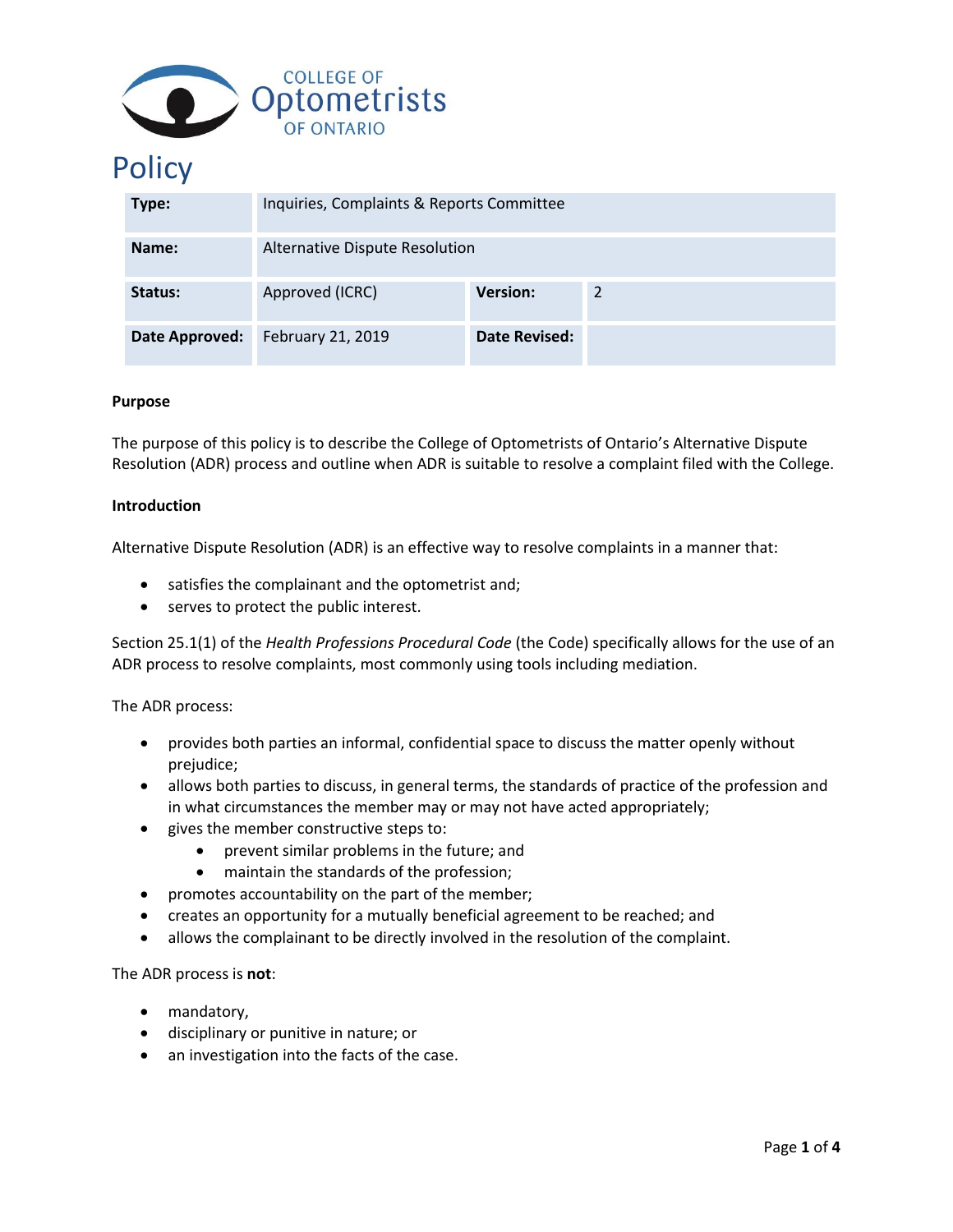## **Criteria for Suitability**

The ADR process is not suitable for every complaint filed with the College. After a complaint has been filed and confirmed with the College, the appropriate College staff, with approval from the Registrar, will determine if the matter appears suitable for ADR.

ADR **will not** be used if:

- a. The allegations involve sexual abuse as defined by section 1(3) of the Code.
- b. The optometrist has prior disciplinary history or a current discipline referral with the College or other regulatory body with which they are registered.
- c. The optometrist has any current charges, existing conditions, terms, orders, directions or agreements and/or findings of guilt in respect of a federal, provincial or other offence recorded on the Public Register.
- d. The optometrist has, in the preceding 3 years, had complaint(s) of a similar nature filed with the College that were not referred to the Discipline Committee, but were considered by the Inquiries, Complaints and Reports Committee (ICRC).
- e. The optometrist has, in the preceding 3 years, participated in 3 settled ADR processes with the College regarding a complaint.
- f. The optometrist is currently under investigation for any other issue, but the matter has not been decided by the ICRC.
- g. The optometrist has an interim order, made by the ICRC, suspending or imposing a term, condition, or limitation on their certificate of registration.
- h. The allegations involve:
	- o incapacity;
	- $\circ$  physical, emotional, or financial abuse;<sup>1</sup>
	- o allegations involving fraud or significant and intentional dishonesty; or
	- $\circ$  a vulnerable complainant.<sup>2</sup>
- i. The Registrar believes that public protection requires a formal investigation, either due to the circumstances of the complaint or the parties: in this case, ADR would be ineffective or not serve the public interest.

NOTE: Where a complaint raises certain issues that may be handled by the ADR process and other issues that are excluded, it is not possible to separate them: all the issues must be brought forward and dealt with by the ICRC through the formal investigation process.

### **The ADR Process**

After a complaint has been filed with the College, the following steps will occur:

1. The complaint will be assessed as to whether it is suitable for an ADR process (see criteria above).

 $1$  A dispute over the billing may not constitute financial abuse and may be suitable for ADR. Financial abuse would be considered in a situation where the optometrist took advantage of the patient-practitioner relationship to influence a patient in their financial matters.

<sup>&</sup>lt;sup>2</sup> By reasons related to age, handicap, illness, trauma, emotional state or similar causes.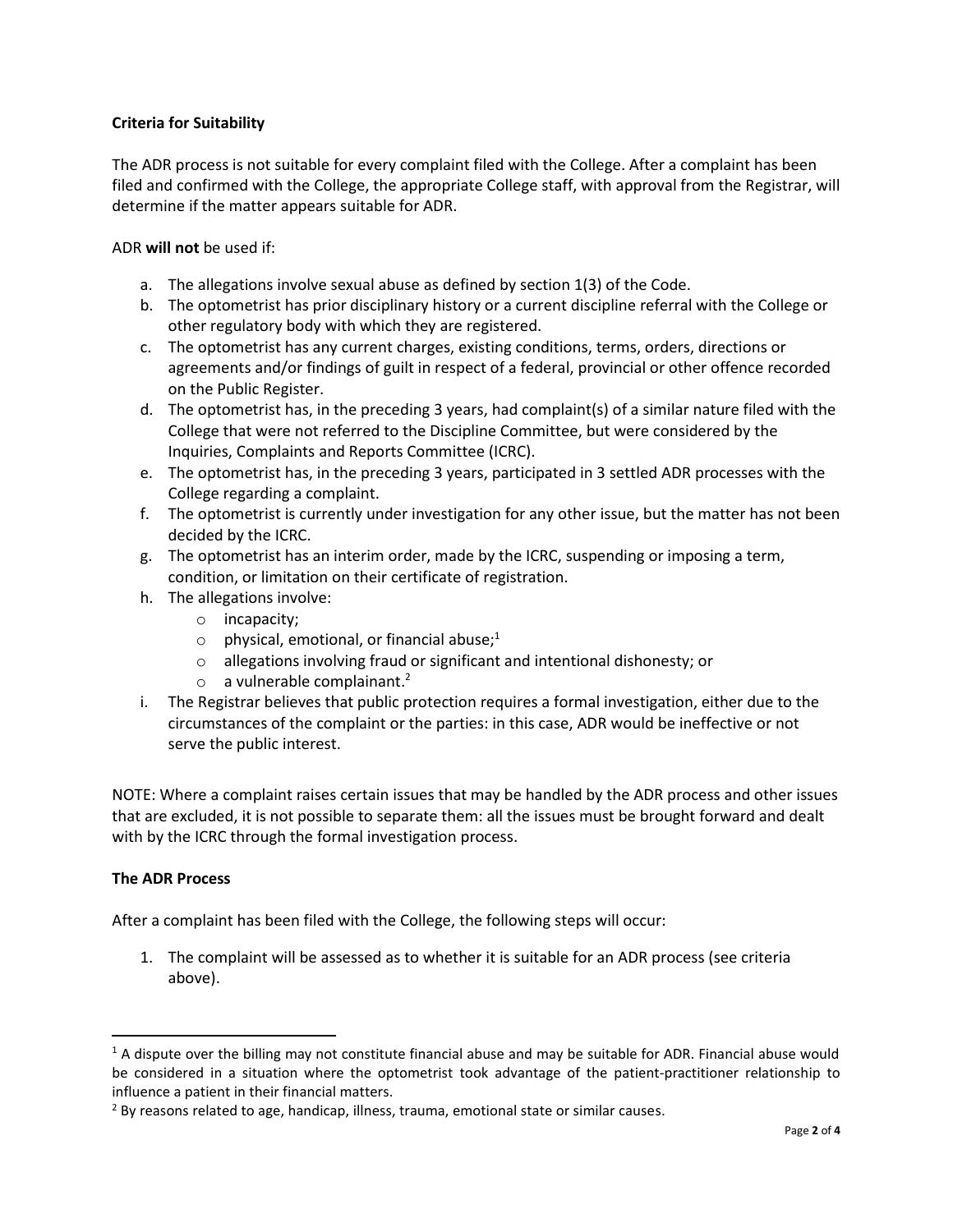- 2. If it appears suitable and is approved by the Registrar, the complainant will be contacted by the College to canvass their interest in taking part in an ADR process.
- 3. The optometrist will be notified about the complaint, as required by section 25(6) of the Code, and the College will also canvass their interest in taking part in ADR.
	- o Both parties must voluntarily agree to participate in ADR.
- 4. If there is mutual agreement, the parties will begin discussions with an ADR facilitator.
- 5. There is no investigation on the facts of the case.
	- o The optometrist, as a regulated health professional, respects the complainant's perspective and remains accountable for the care provided.
	- $\circ$  Optometrists are not expected to admit blame or wrongdoing, but to reflect on their practice and consider potential means to enhance it.
- 6. After the parties agree, the College's formal investigation process does not proceed and will only commence if the facilitator notifies the College that no settlement can be reached.
- 7. The facilitator is neutral, but can propose options, or advise when an option may be contrary to any governing legislation, such as the Code, or to the public interest.
- 8. The facilitator will update the College only on the status of the process.
	- $\circ$  The facilitator will not disclose the contents of any discussions to the College so as to maintain confidentiality.
- 9. The facilitator will have access to clinical or practice advice from the appropriate College advisor on staff.
	- $\circ$  Details of communication between a College advisor or, when appropriate, a clinical expert, and the facilitator will remain confidential.
- 10. The facilitator will ensure that both parties continue to voluntarily consent to be a part of the ADR process as they work towards a potential agreement.
- 11. The College and/or the facilitator may end the process if it is evident that either party is abusing the process and/or not acting in good faith.
- 12. The facilitator must disclose to the College any new concerns that are brought to light by either of the parties that would render the case not suitable for ADR (see criteria above).
- 13. Either party can withdraw from the ADR process at any time, at which point the formal investigation process will be initiated.
- 14. Time spent by a complainant and member in an ADR process shall not be included in the calculation of time for the disposal of a complaint, as is otherwise stipulated under section 28(1) of the Code.

## **Conclusion of ADR Process**

- 1. If an agreement is reached, it will be provided to the Registrar for approval. Alternatively, the Registrar can request that a panel of the Inquiries, Complaints and Reports Committee (ICRC) approve the agreement. Approval by either the Registrar or ICRC ensures that the agreement is not contrary to the College's mandate of public protection.
- 2. Once an agreement has been reached and accepted by both parties, it constitutes a full and final resolution to the matter. The complainant commits to not file the same complaint again.
- 3. If the member does not comply with any terms of the agreement, this may be grounds for a Registrar's investigation under section 75(1)(a) of the Code.
- 4. If no agreement is reached within 60 days, the facilitator must notify the College. The parties and the College may collectively agree to extend the ADR process for up to an additional 60 days.
- 5. If no settlement can be reached, the formal investigation process will be initiated.